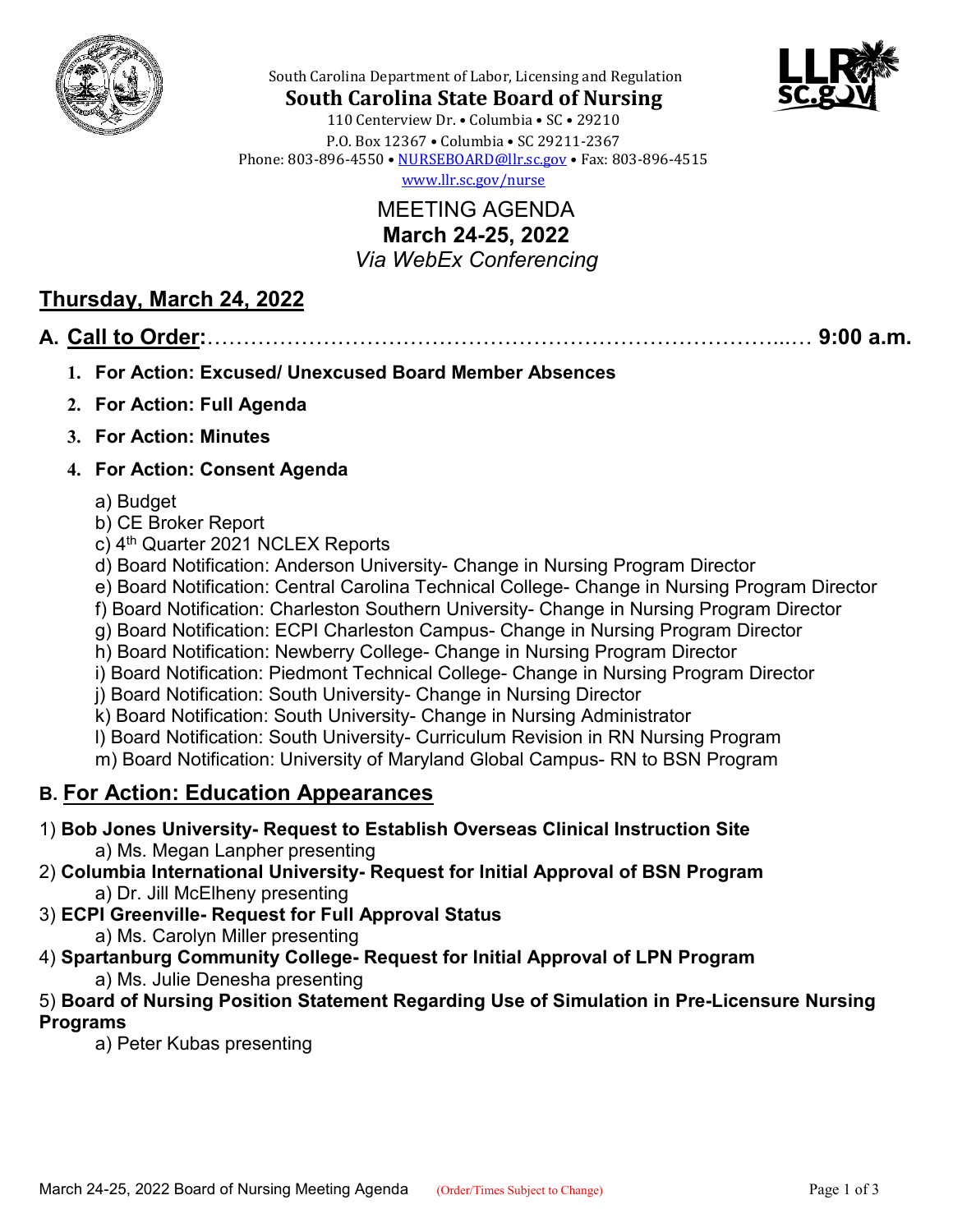### **C. For Action: Appearances**

- **1. Office of Investigations and Enforcement (Confidential/ Closed Session)**
	- **a) IRC Report**
	- **b) Statistical Report**
- **2. Hearings/Discipline (Confidential/Closed Session): Office of Disciplinary Counsel**

| $•2021 - 14$ | $•2017-217$ | $•2018-468$ | $•2015-152$ |
|--------------|-------------|-------------|-------------|
|              |             |             |             |

| •2017-682 | $•2020 - 416$ | $•2019-221$ | $•2019-247$ |
|-----------|---------------|-------------|-------------|
|           |               |             |             |

**•2018-662**

### **D. Reports/Discussion Topics:** *(May also be taken up before, between and after appearances)*

**1. Administrator's Report** *(For Information/Discussion/Action)*

- **a) Updated Statistics**
- **b) Board Member Update**
- **c) Staff Member Update**
- **d) NLC Update**
- **e) Renewal 2022**
- **f) Statement of Economic Interest**
- **g) NCSBN Mid-Year Meeting**
- **h) Planning for May 2022 Meeting**
- **i) Upcoming NCSBN Meetings**
- **j) Suggested Addition to Board Approved Courses**

# **E. Adjournment for the Evening**